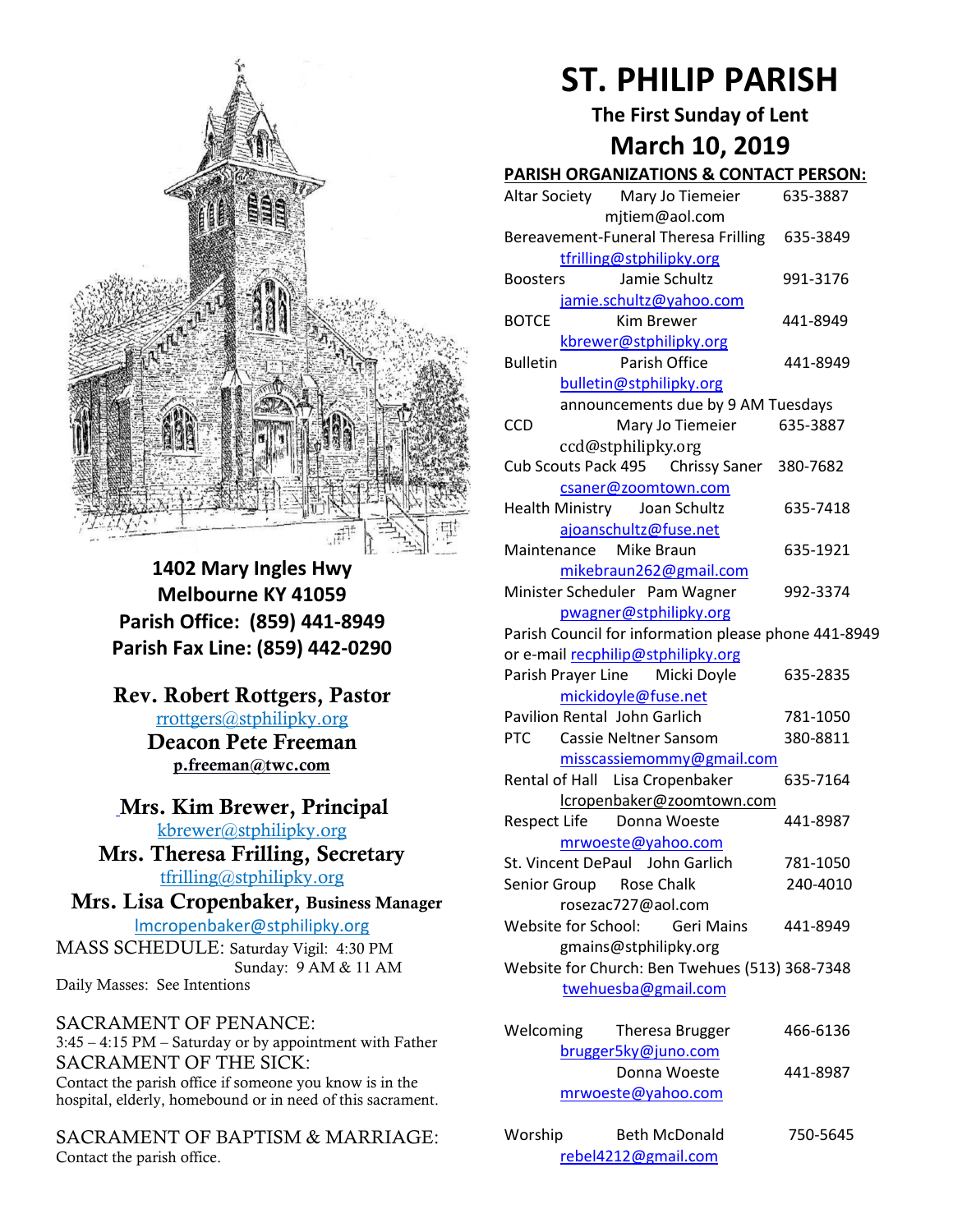## **MASS INTENTIONS:**

**Saturday March 9** 4:30 PM Ralph and Rodney Giar

## **Sunday March 10**

9:00 AM Elizabeth P. Kremer<br>11:00 AM Rusty. Janet. and Ja Rusty, Janet, and Jack Cropenbaker

## **Tuesday March 12**

7:00 PM Frank L. Vogel

## **Wednesday March 13**

- 8:30 AM Living & Deceased of St. Philip Parish
- **Friday March 15** 8:30 AM Charlotte Alexander
- **Saturday March 16**
- 4:30 PM Michael Neltner

## **Sunday March 17**

| 9:00 AM  | Robert Auston          |
|----------|------------------------|
| 11:00 AM | <b>Charlie Messmer</b> |

## **March 3, 2019**

| Stewardship              | \$5,704.00 |
|--------------------------|------------|
| <b>Utility Fund</b>      | \$655.00   |
| <b>Endowment Fund</b>    | \$250.00   |
| Norbert Frilling Ed Fund | \$240.00   |
| Capital Campaign         | \$4,665.00 |

## **St. Philip Capital Campaign Goal \$305,000 A BIG thanks to all who have given to date.**

#### *Please have patience I did not have time to update this for March 3rd week Below are last weeks totals*

| Feb. 24      | No. of  | Amount |  | Amount    |          |  |
|--------------|---------|--------|--|-----------|----------|--|
|              | Pledges |        |  | Pledged   | Received |  |
| Parishioners | 72      |        |  | \$99,040  | \$68,219 |  |
| Non-         | 12      |        |  | \$15,300  | \$12,800 |  |
| parishioners |         |        |  |           |          |  |
| Corporations |         |        |  | \$10,250  | \$10,250 |  |
| Total        | 85      |        |  | \$124,590 | \$91,269 |  |

Out of 280 families we have received 72 pledges, which is 25.71%. When using your weekly envelope, please mark it "Capital Campaign". If using a blank envelope, please add your Parish ID Number. Remember to check with your employer for matching contributions. If you have any questions you can email [STPCapital@stphilipky.org](mailto:STPCapital@stphilipky.org) or call the rectory @ 859-441-8949.

## **Just a note MEMORIAL FLOWERS FOR ALTAR:**

Will not be done during Lent

## **Parish Council Meeting**

Tuesday March  $12<sup>th</sup>$  &:30 PM St. Philip Cafeteria

### **St. Philip Parish Informative Meeting**

Monday March 18<sup>th</sup> 7 PM in Cafeteria all are invited

## **ST. PHILIP SCHOOL NEWS**

2019-2020 SCHOOL REGISTRATION: Parents, please complete the registration papers/tuition contract and return them to school immediately. This information is needed to help us proceed with necessary plans and purchases for the next school year. Contact Mrs. Brewer in the school office for more information (859.441.3423 ext. 4) or email at [kbrewer@stphilipky.org.](mailto:kbrewer@stphilipky.org)

St. Philip School Open House Sunday, **March 17th** from 10:00-12:30.

## **IMPORTANT DATES**

- $3/8$  $3<sup>rd</sup>$  qtr. ends. Report cards go home  $3/15$
- 3/9 **Cancelled** PTC's Arty Party
- 3/10 Music in our Schools event; BBHS; 3:00 pm
- 3/13 PTC meeting: 7:00 pm; school Cafeteria
- 3/17 Boosters Meeting 7:30 pm Parish Center
- 3/20 Boosters Award Banquet 6:30 pm Gym
- 3/17 St. Philip School Open House 10-12:30
- 3/21 All-school Penance Service; 10 am
- 3/21 2nd grade Retreat (School and CCD kids); 4:00-6:00 pm
- 3/24 St. Philip Parish First Communion; 11:00 am Mass
- 4/1-4/5 Spring Break- no school
- 4/14-4/17 Scholastic Book Fair at St. Philip

#### **Please note PTC "Arty Party"** on Saturday,

March  $9<sup>th</sup>$  has been Canceled and will take place in the fall.

## **THANK YOU**

The family of Chuck Hehman would like to thank Fr. Bob and St. Philip Parishioners for all their help and Prayers for the family in the time of our sorrow.

#### **Please note Matching Gifts for Capital Campaign**

If your Employer does this it is a way to get more money for St. Philip Projects.

Please Apply for Corporate Matching Gift Donations for St. Philip School. If you are currently employed or retired from the following companies:

Duke Energy, Fidelity Investments, Home Depot or GE. All offer 1:1 matching gift programs. Otherwise, contact your employment HR office to read guidelines on community gift programs.

#### **Remember Lenten Magnificat Books are in Vestibules of Church please take one**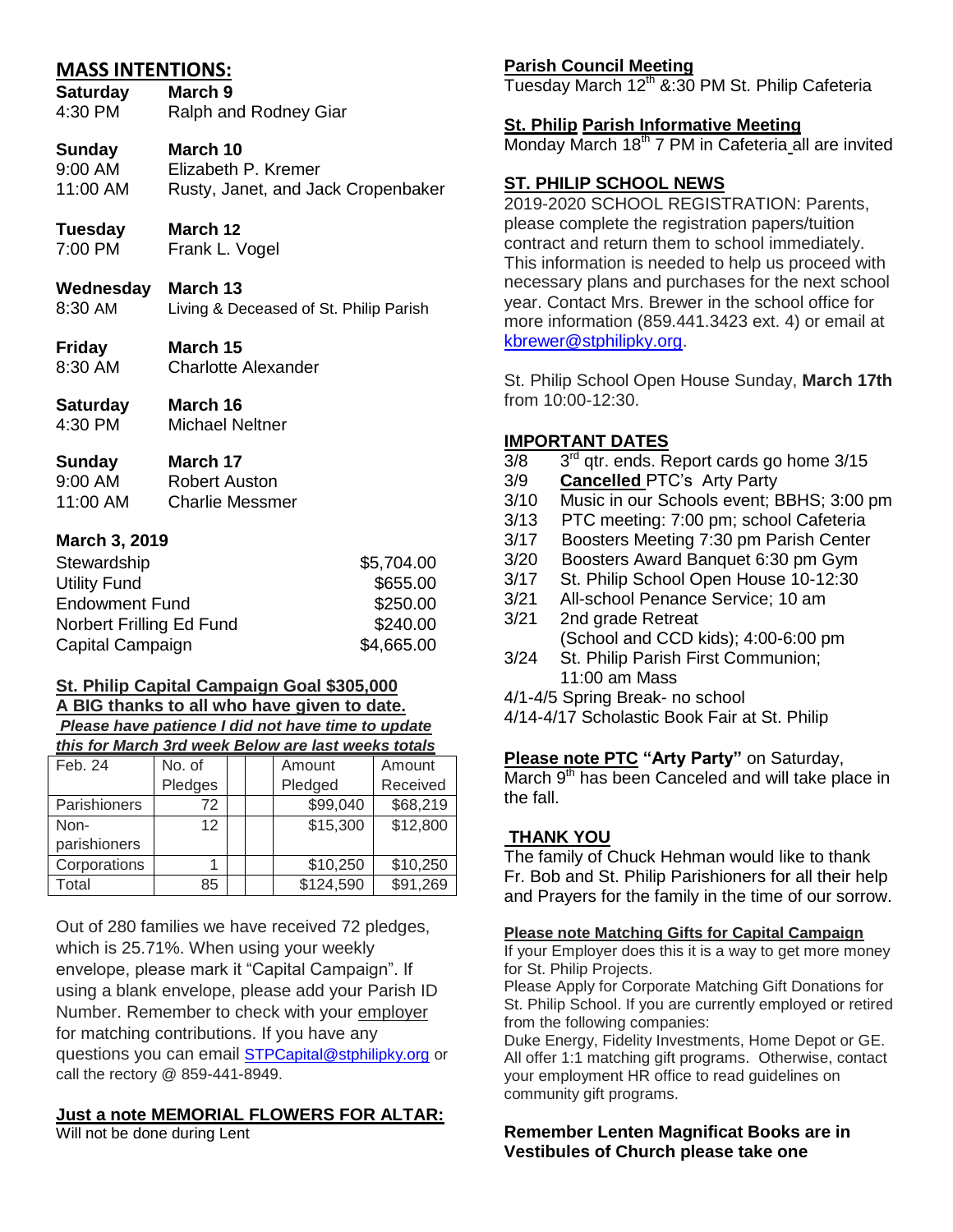#### **BBHS NEWS**

**ALUMNI ART EXHIBIT**... 3-D Works by Judy Schadle Eglian, Class of 1980, in the BBHS Art Gallery Noon - 4:00pm on Sundays March 10-31 (other days by appointment). Call 859-630-2874 for info or appointment. **MUSIC IN OUR** 

**SCHOOLS MONTH CONCERT**… Bishop Brossart High School will be presenting its 11th Annual Music In Our Schools Month Concert on Sunday March 10th at 2:00 pm in the Munninghoff Family Performing Arts Center. This concert will feature the talented student musicians from St. Mary, St. Philip, St. Joseph Cold Spring, Sts. Peter and Paul, and Bishop Brossart High School. Admission is FREE, though donations are encouraged. For more information please contact Brett Scharf at [bscharf@bishopbrossart.org](mailto:bscharf@bishopbrossart.org) call [859-635-2108.](tel:(859)%20635-2108)

**MUSTANG MANIA…** 6th and 7th grade students are invited to join us on Friday, March 15th from 6:30 - 9:00 to enjoy a night a BBHS! Students will enjoy a night of basketball, volleyball, board games, a movie, pizza and more! Submit your registration by March 8th to ensure your child receives a t-shirt at

[www.bishopbrossart.org/page/events.](http://www.bishopbrossart.org/page/events) For questions, contact Chris Holtz at 859.635.2108 ext. 1018 or [choltz@bishopbrossart.org](mailto:choltz@bishopbrossart.org) 

**BELIEVE…** Please join us for a powerful evening of praise/worship/Adoration on Sunday, March 17th from 7pm-8:30 in the Munninghoff Family Performing Arts Center. **2019 HALL OF** 

**FAME**... Bishop Brossart High School is proud to announce the Class of 2019 Hall of Fame Members: Joe Guidugli '97, Missy Munninghoff Hickman '91, John Kuper '86, Katie Neiser '09, Brenda Simon Niehaus '83, Willie Schlarman, Tom Seither Service Award – Tom Munninghoff, and "Team of Distinction" – 1999 All A State Champion Girls' Basketball. The banquet is Saturday, March 23rd starting with Social hour at 6:00 pm with dinner and induction ceremony to follow. Reservations are \$25 per person and can be made through Ann Greely at agreely@bishopbrossart.org or (859)448-9434.

**BBHS SENIOR CLASS PLAY**... The Class of 2019 will perform BACK TO THE 80'S... THE TOTALLY AWESOME MUSICAL! on March 29, 30 & 31 in the Munninghoff Family Performing Arts Center. Friday and Saturday performances are at 7:00pm and Sunday matinee at 2:00pm. Tickets are \$10 each and may be reserved by emailing Denise at

bbhsseniorplay@gmail.com. Opening Night Social tickets are also available for Friday nights performance. Social starts at 5:30pm till showtime. \$30 ticket includes a ticket for Friday performance, beer, wine, mixed drinks and hors d'oeuvres. You must be 21 to attend social.

#### **FISH FRY**

St. Joseph Church, Camp Springs. Dinners are served each Friday 4:00 – 7:30 pm, March  $8^{\text{th}}$  – 12 $^{\text{th}}$ . The menu features hand-breaded cod and catfish filets as well as shrimp, crab cakes, and salmon, not to mention a wide variety of homemade desserts. Eat in or carry out. For more information or to place a carry-out order, please call 635-2491.

Silver Grove Volunteer Fire Department. Dinners served 4:00 – 7:00 pm. The menu features Fish, Chicken, or Shrimp. Choose one: Macaroni, Fries, or Onion rings. Choose one: Cole Slaw or Green Beans. (All Dinners include Hush Puppies). Frog Legs with limited supply. Phone ahead orders 859-441-6251.

#### **HOSEA HOUSE**

Our next dinner will be April 7, 2019. We are in need of people to help prepare the chicken casserole we will be serving that day. We are also in need of people to make brownies for desert. We also need to take 7 or 8 people to serve the dinner. This will be a Sunday. We can carpool from the parking lot here at St. Philip. We leave the lot at 2 pm and return by 6 pm. Anyone interested in helping out in this ministry in any way, please contact Theresa Brugger at 859-466-6136.Thank you for your help in spreading God's love through this ministry.

## **OTHERS FIRST FOR MARCH**

New Hope Center would appreciate the following donations. Diapers, onesies, sleepers all 0 to 12 months, baby wipes, bottles, sippy cups and baby toiletries (no powder).

## **Wedding Anniversary Vespers**

This event is held every year at the Cathedral in Covington.This year it will be on September 22nd. If there are any couples who were married (during the 2019 year) and will be celebrating one year of marriage and any married couples celebrating 25, 50 and 50 plus years of marriage. Please let the Rectory know the first names of the husband and wife, their last name, their complete address including zip code, their phone number, and the year of their marriage. We use this information to mail invitations to the couples. contact 859-441-8949 or [recphilip@stphilipky.org](mailto:recphilip@stphilipky.org) by April 1st, 2019 Thank you.

Monthly 3rd Tuesday Prayer and Praise**: Come and learn to** "Pray the Mass Like Never Before," **March 19, 7-8:45 pm, Blessed Sacrament Parish Center, Ft. Mitchell. Sponsored by the Diocese"s Mustard Seed Catholic Charismatic Community of Northern, KY. All are invited!**

## Patience-The ability to wait or endure without complaint